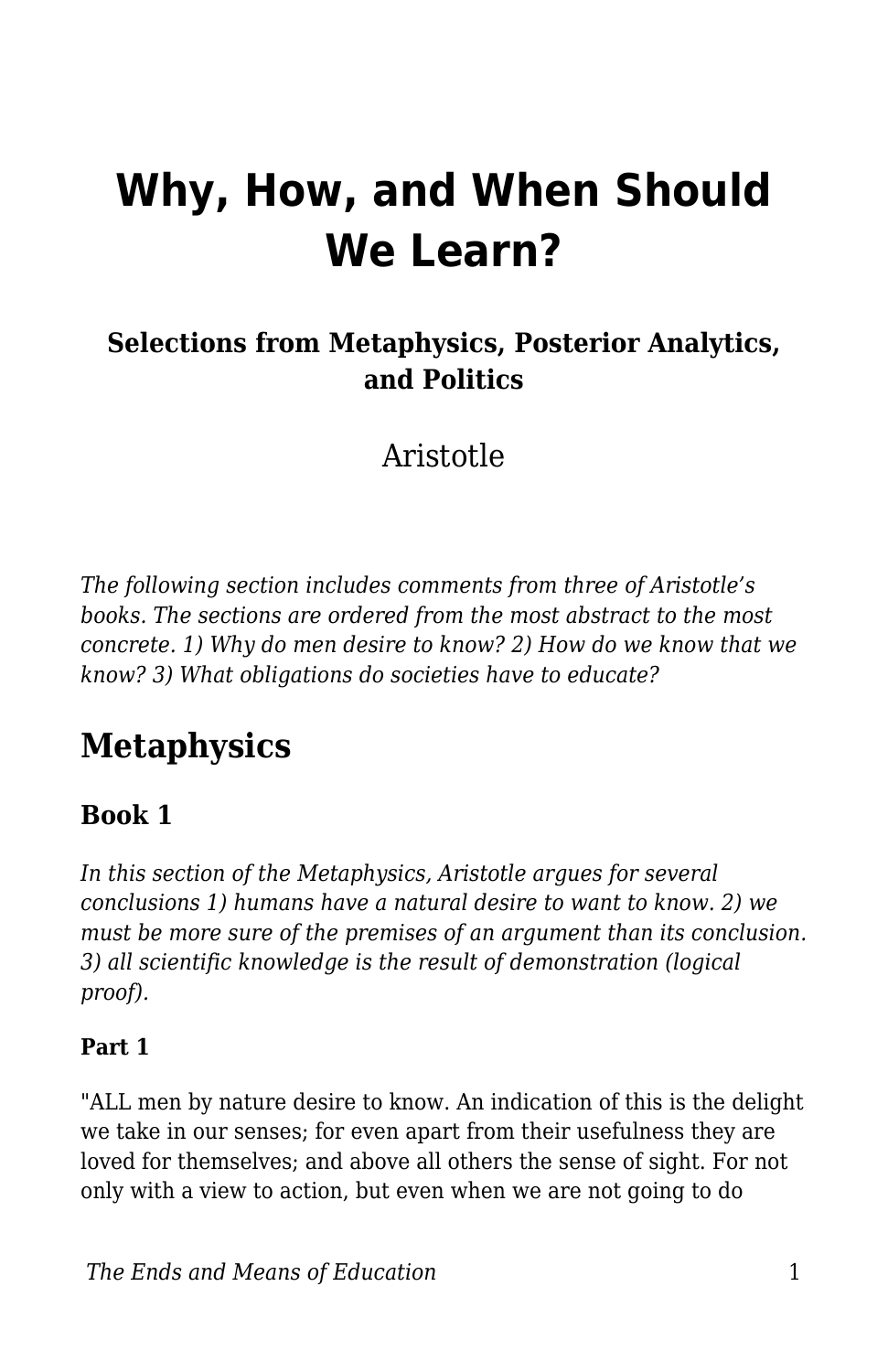anything, we prefer seeing (one might say) to everything else. The reason is that this, most of all the senses, makes us know and brings to light many differences between things.

"By nature animals are born with the faculty of sensation, and from sensation memory is produced in some of them, though not in others. And therefore the former are more intelligent and apt at learning than those which cannot remember; those which are incapable of hearing sounds are intelligent though they cannot be taught, e.g. the bee, and any other race of animals that may be like it; and those which besides memory have this sense of hearing can be taught.

"The animals other than man live by appearances and memories, and have but little of connected experience; but the human race lives also by art and reasonings. Now from memory experience is produced in men; for the several memories of the same thing produce finally the capacity for a single experience. And experience seems pretty much like science and art, but really science and art come to men through experience; for 'experience made art', as Polus says, 'but inexperience luck.' Now art arises when from many notions gained by experience one universal judgement about a class of objects is produced. For to have a judgement that when Callias was ill of this disease this did him good, and similarly in the case of Socrates and in many individual cases, is a matter of experience; but to judge that it has done good to all persons of a certain constitution, marked off in one class, when they were ill of this disease, e.g. to phlegmatic or bilious people when burning with fevers-this is a matter of art.

"With a view to action experience seems in no respect inferior to art, and men of experience succeed even better than those who have theory without experience. (The reason is that experience is knowledge of individuals, art of universals, and actions and productions are all concerned with the individual; for the physician does not cure man, except in an incidental way, but Callias or Socrates or some other called by some such individual name, who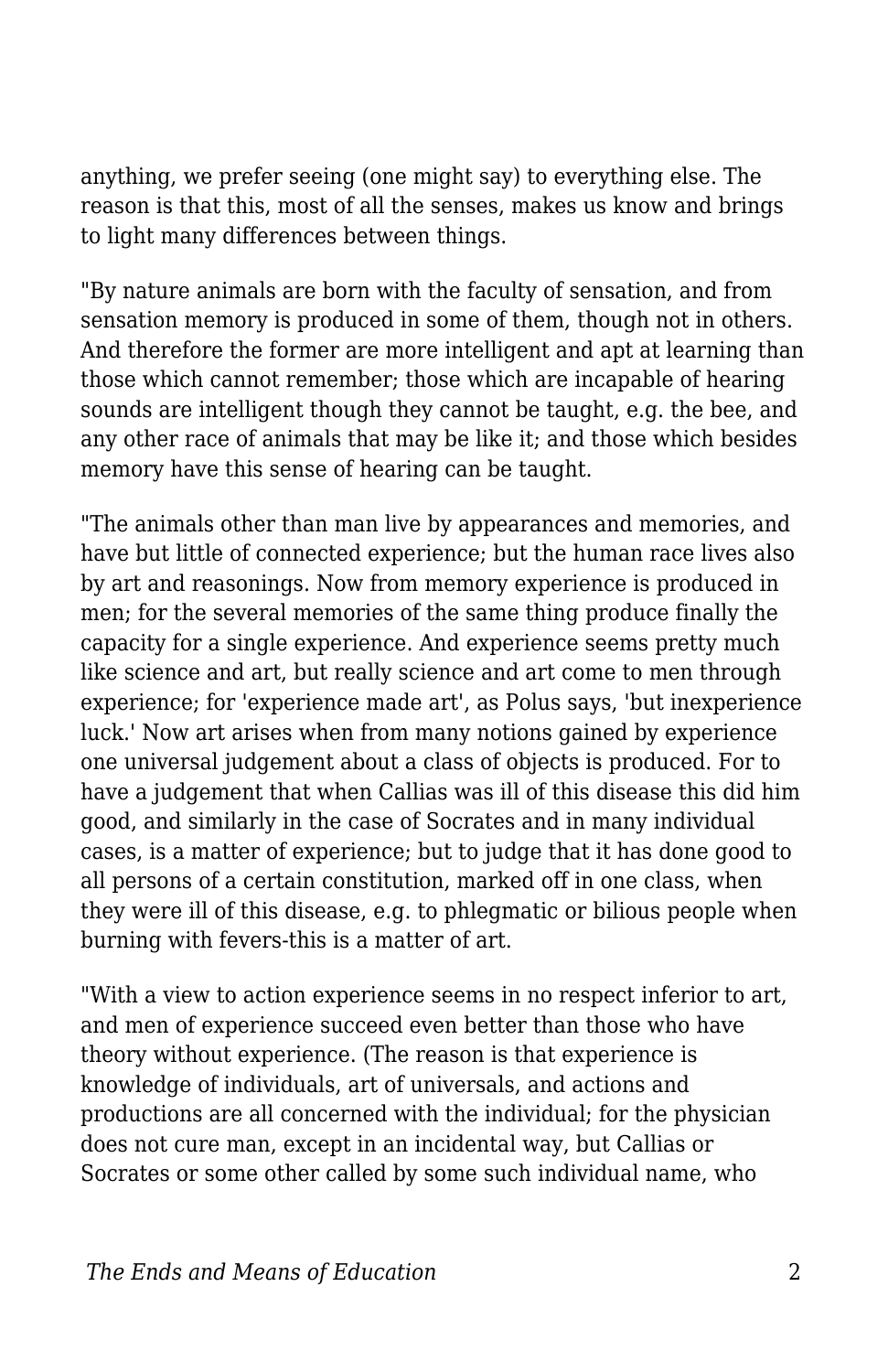happens to be a man. If, then, a man has the theory without the experience, and recognizes the universal but does not know the individual included in this, he will often fail to cure; for it is the individual that is to be cured.) But yet we think that knowledge and understanding belong to art rather than to experience, and we suppose artists to be wiser than men of experience (which implies that Wisdom depends in all cases rather on knowledge); and this because the former know the cause, but the latter do not. For men of experience know that the thing is so, but do not know why, while the others know the 'why' and the cause. Hence we think also that the masterworkers in each craft are more honourable and know in a truer sense and are wiser than the manual workers, because they know the causes of the things that are done (we think the manual workers are like certain lifeless things which act indeed, but act without knowing what they do, as fire burns,-but while the lifeless things perform each of their functions by a natural tendency, the labourers perform them through habit); thus we view them as being wiser not in virtue of being able to act, but of having the theory for themselves and knowing the causes. And in general it is a sign of the man who knows and of the man who does not know, that the former can teach, and therefore we think art more truly knowledge than experience is; for artists can teach, and men of mere experience cannot.

"Again, we do not regard any of the senses as Wisdom; yet surely these give the most authoritative knowledge of particulars. But they do not tell us the 'why' of anything-e.g. why fire is hot; they only say that it is hot.

"At first he who invented any art whatever that went beyond the common perceptions of man was naturally admired by men, not only because there was something useful in the inventions, but because he was thought wise and superior to the rest. But as more arts were invented, and some were directed to the necessities of life, others to recreation, the inventors of the latter were naturally always regarded as wiser than the inventors of the former, because their branches of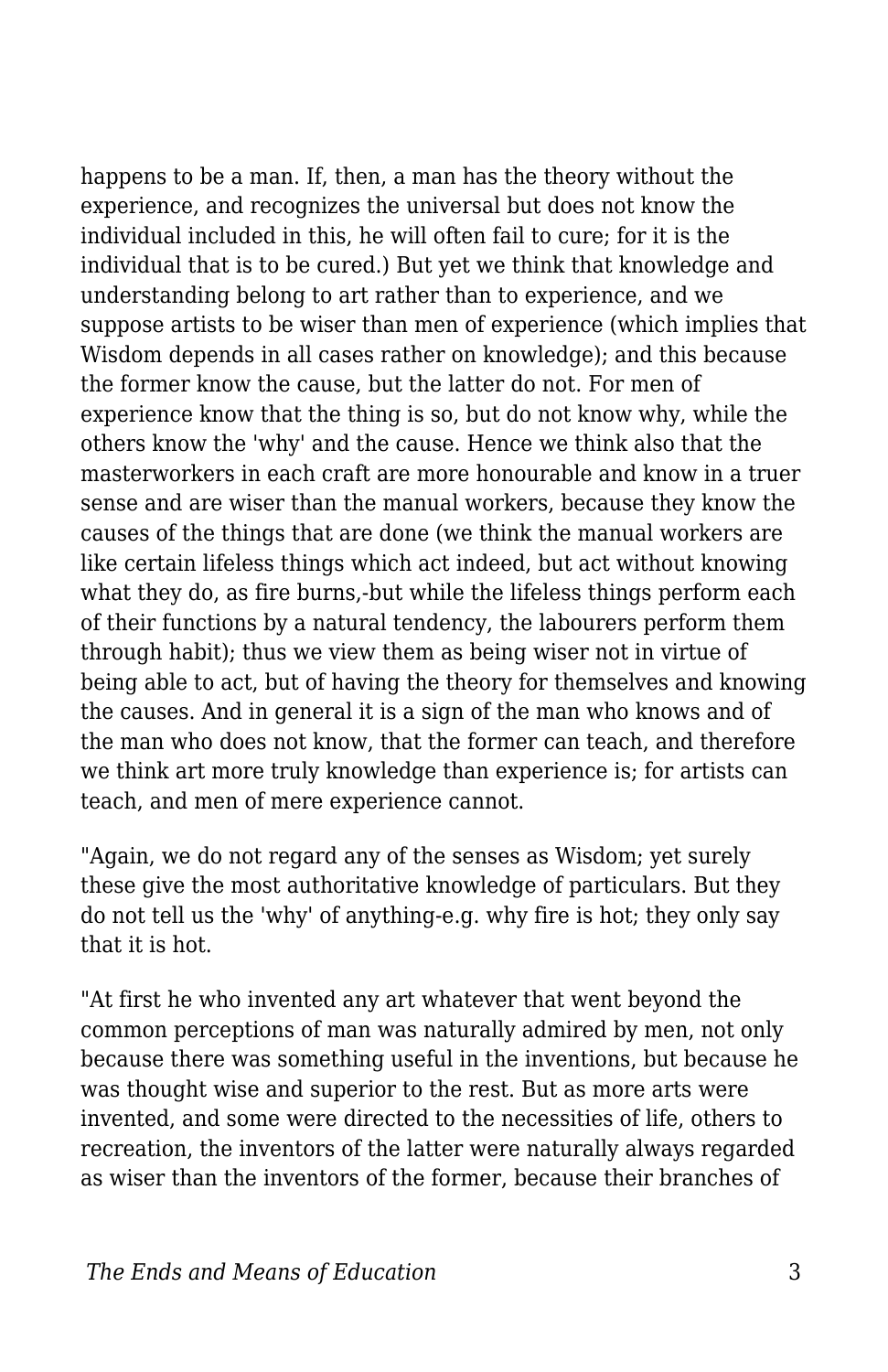knowledge did not aim at utility. Hence when all such inventions were already established, the sciences which do not aim at giving pleasure or at the necessities of life were discovered, and first in the places where men first began to have leisure. This is why the mathematical arts were founded in Egypt; for there the priestly caste was allowed to be at leisure.

"We have said in the Ethics what the difference is between art and science and the other kindred faculties; but the point of our present discussion is this, that all men suppose what is called Wisdom to deal with the first causes and the principles of things; so that, as has been said before, the man of experience is thought to be wiser than the possessors of any sense-perception whatever, the artist wiser than the men of experience, the masterworker than the mechanic, and the theoretical kinds of knowledge to be more of the nature of Wisdom than the productive. Clearly then Wisdom is knowledge about certain principles and causes.

#### **Part 2**

"Since we are seeking this knowledge, we must inquire of what kind are the causes and the principles, the knowledge of which is Wisdom. If one were to take the notions we have about the wise man, this might perhaps make the answer more evident. We suppose first, then, that the wise man knows all things, as far as possible, although he has not knowledge of each of them in detail; secondly, that he who can learn things that are difficult, and not easy for man to know, is wise (sense-perception is common to all, and therefore easy and no mark of Wisdom); again, that he who is more exact and more capable of teaching the causes is wiser, in every branch of knowledge; and that of the sciences, also, that which is desirable on its own account and for the sake of knowing it is more of the nature of Wisdom than that which is desirable on account of its results, and the superior science is more of the nature of Wisdom than the ancillary; for the wise man must not be ordered but must order, and he must not obey another,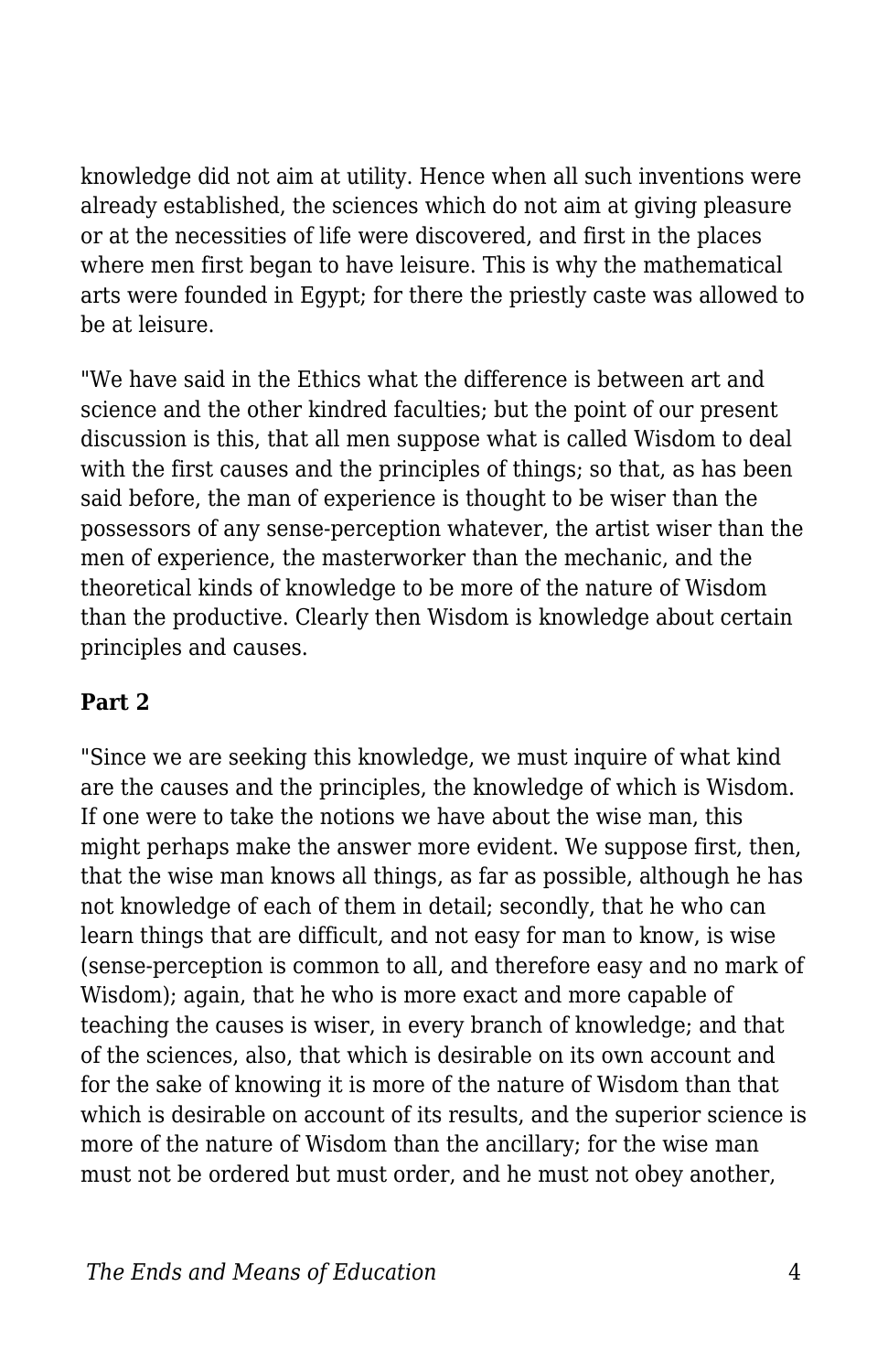but the less wise must obey him.

"Such and so many are the notions, then, which we have about Wisdom and the wise. Now of these characteristics that of knowing all things must belong to him who has in the highest degree universal knowledge; for he knows in a sense all the instances that fall under the universal. And these things, the most universal, are on the whole the hardest for men to know; for they are farthest from the senses. And the most exact of the sciences are those which deal most with first principles; for those which involve fewer principles are more exact than those which involve additional principles, e.g. arithmetic than geometry. But the science which investigates causes is also instructive, in a higher degree, for the people who instruct us are those who tell the causes of each thing. And understanding and knowledge pursued for their own sake are found most in the knowledge of that which is most knowable (for he who chooses to know for the sake of knowing will choose most readily that which is most truly knowledge, and such is the knowledge of that which is most knowable); and the first principles and the causes are most knowable; for by reason of these, and from these, all other things come to be known, and not these by means of the things subordinate to them. And the science which knows to what end each thing must be done is the most authoritative of the sciences, and more authoritative than any ancillary science; and this end is the good of that thing, and in general the supreme good in the whole of nature. Judged by all the tests we have mentioned, then, the name in question falls to the same science; this must be a science that investigates the first principles and causes; for the good, i.e. the end, is one of the causes.

"That it is not a science of production is clear even from the history of the earliest philosophers. For it is owing to their wonder that men both now begin and at first began to philosophize; they wondered originally at the obvious difficulties, then advanced little by little and stated difficulties about the greater matters, e.g. about the phenomena of the moon and those of the sun and of the stars, and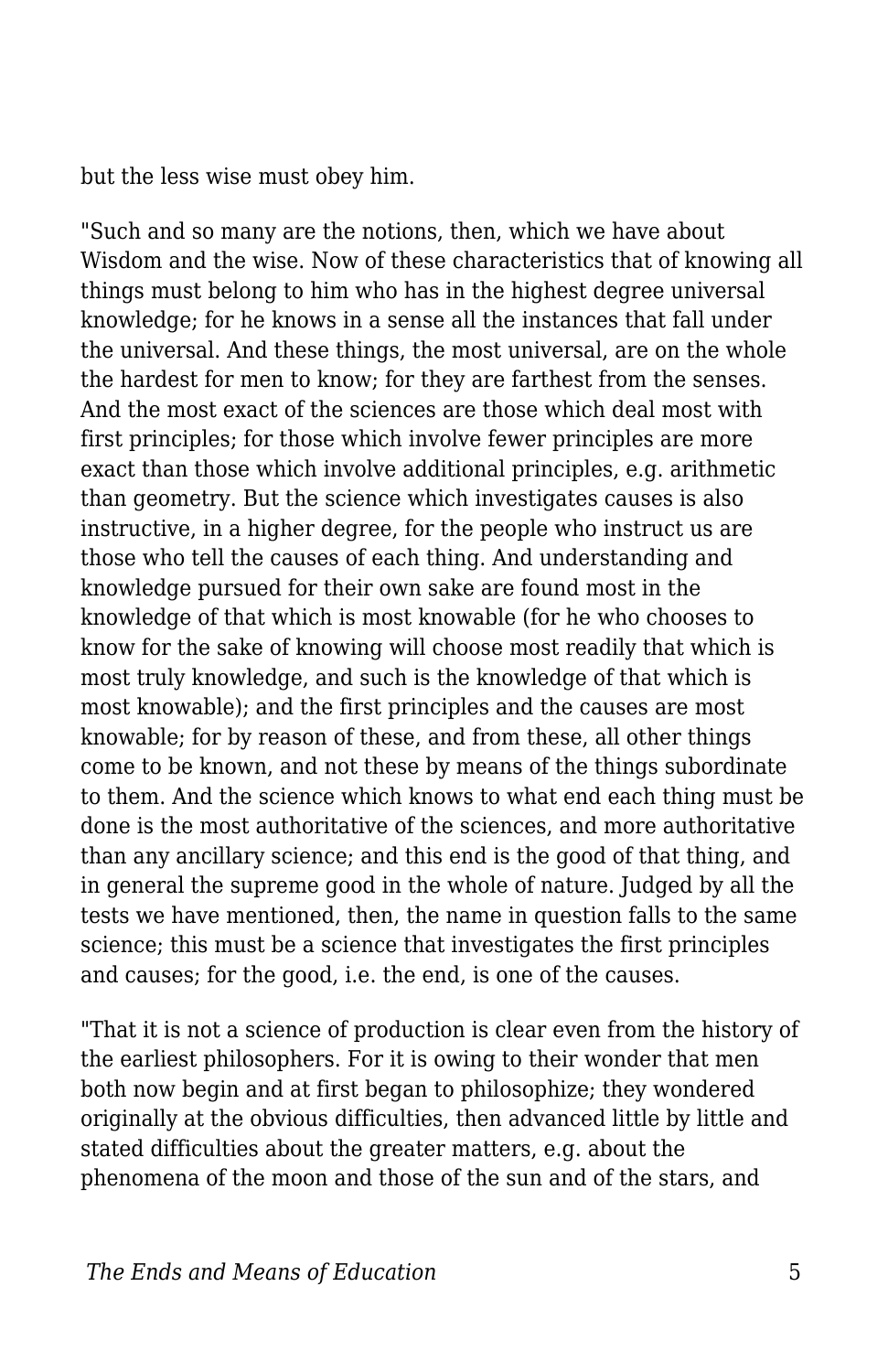about the genesis of the universe. And a man who is puzzled and wonders thinks himself ignorant (whence even the lover of myth is in a sense a lover of Wisdom, for the myth is composed of wonders); therefore since they philosophized order to escape from ignorance, evidently they were pursuing science in order to know, and not for any utilitarian end. And this is confirmed by the facts; for it was when almost all the necessities of life and the things that make for comfort and recreation had been secured, that such knowledge began to be sought. Evidently then we do not seek it for the sake of any other advantage; but as the man is free, we say, who exists for his own sake and not for another's, so we pursue this as the only free science, for it alone exists for its own sake...

# **Posterior Analytics**

### **Book 1**

This second section is from Aristotles work that focuses heavily on categorizing the kinds of things that can be known and how we know them. This passage begins with his opening comments on Scientific knowledge. He proceeds into defining a host of terms that will become central to philosophy especially medevial and 20th century analytic Philosophy.

#### **Part 2**

We suppose ourselves to possess unqualified scientific knowledge of a thing, as opposed to knowing it in the accidental way in which the sophist knows, when we think that we know the cause on which the fact depends, as the cause of that fact and of no other, and, further, that the fact could not be other than it is. Now that scientific knowing is something of this sort is evident—witness both those who falsely claim it and those who actually possess it, since the former merely imagine themselves to be, while the latter are also actually, in the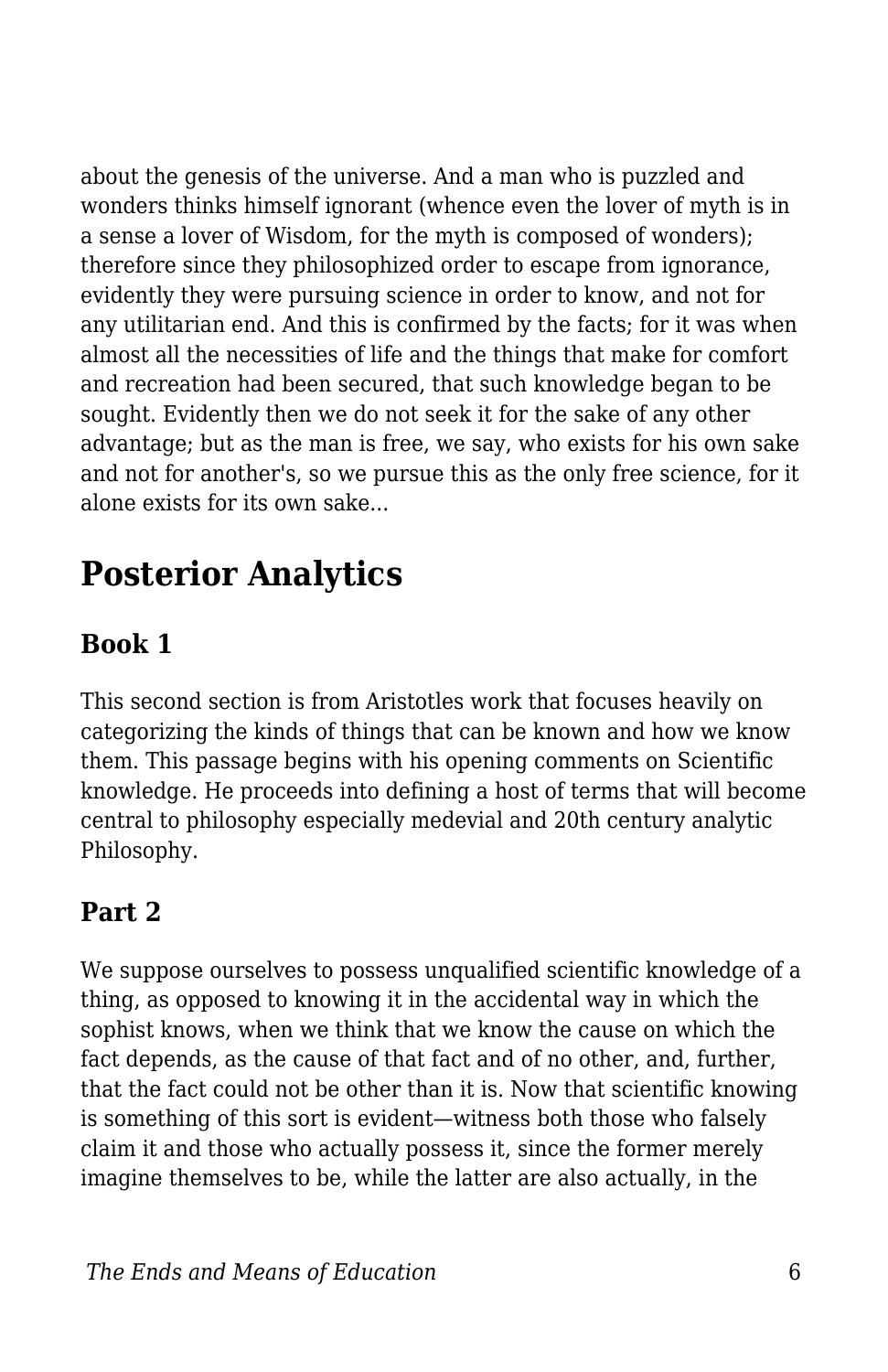condition described. Consequently the proper object of unqualified scientific knowledge is something which cannot be other than it is. There may be another manner of knowing as well—that will be discussed later. What I now assert is that at all events we do know by demonstration. By demonstration I mean a syllogism productive of scientific knowledge, a syllogism, that is, the grasp of which is eo ipso such knowledge. Assuming then that my thesis as to the nature of scientific knowing is correct, the premises of demonstrated knowledge must be true, primary, immediate, better known than and prior to the conclusion, which is further related to them as effect to cause. Unless these conditions are satisfied, the basic truths will not be 'appropriate' to the conclusion. Syllogism there may indeed be without these conditions, but such syllogism, not being productive of scientific knowledge, will not be demonstration. The premises must be true: for that which is non-existent cannot be known—we cannot know, e.g. that the diagonal of a square is commensurate with its side. The premises must be primary and indemonstrable; otherwise they will require demonstration in order to be known, since to have knowledge, if it be not accidental knowledge, of things which are demonstrable, means precisely to have a demonstration of them. The premises must be the causes of the conclusion, better known than it, and prior to it; its causes, since we possess scientific knowledge of a thing only when we know its cause; prior, in order to be causes; antecedently known, this antecedent knowledge being not our mere understanding of the meaning, but knowledge of the fact as well. Now 'prior' and 'better known' are ambiguous terms, for there is a difference between what is prior and better known in the order of being and what is prior and better known to man. I mean that objects nearer to sense are prior and better known to man; objects without qualification prior and better known are those further from sense. Now the most universal causes are furthest from sense and particular causes are nearest to sense, and they are thus exactly opposed to one another. In saying that the premises of demonstrated knowledge must be primary, I mean that they must be the 'appropriate' basic truths, for I identify primary premise and basic truth. A 'basic truth' in a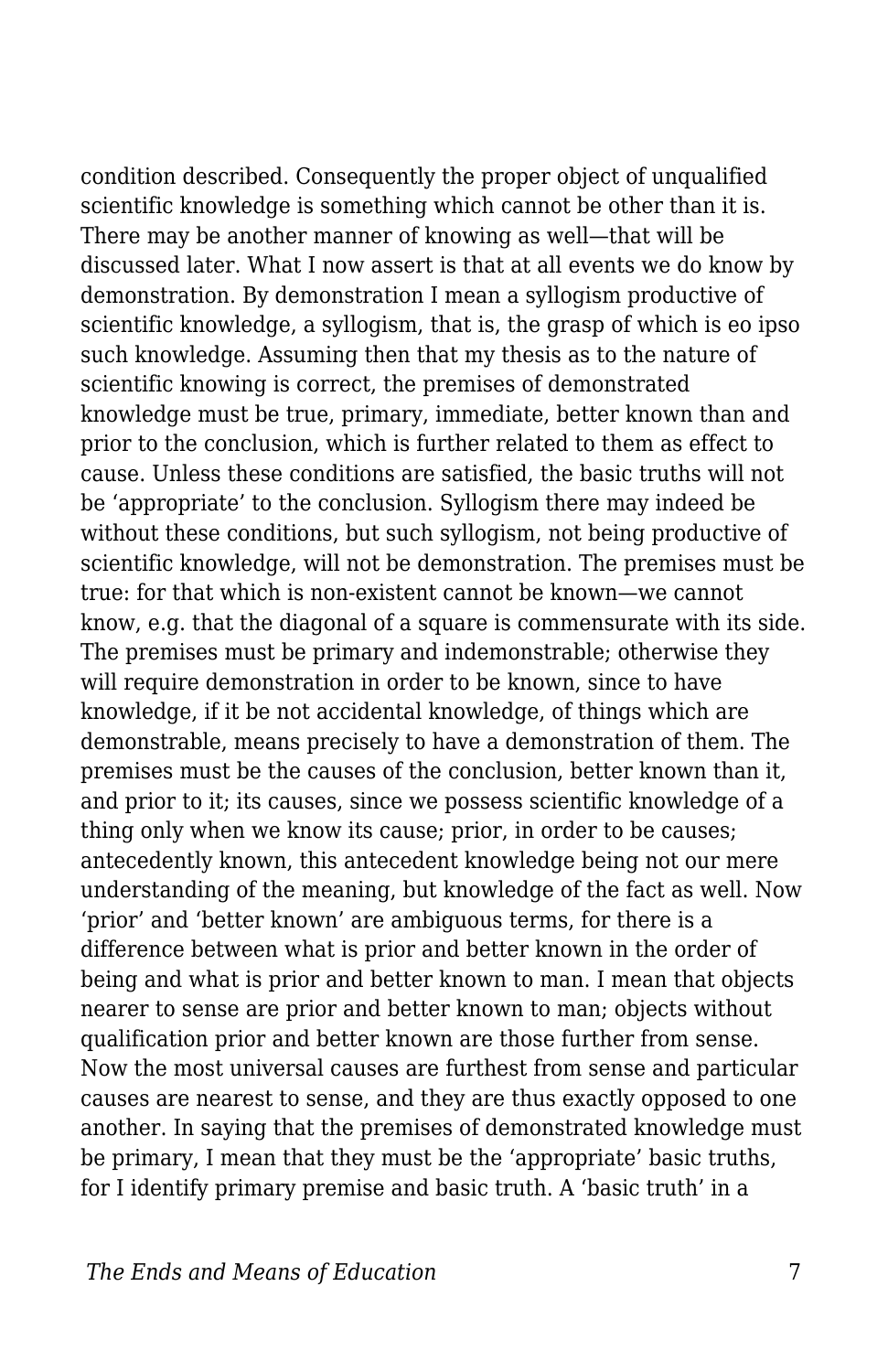demonstration is an immediate proposition. An immediate proposition is one which has no other proposition prior to it. A proposition is either part of an enunciation, i.e. it predicates a single attribute of a single subject. If a proposition is dialectical, it assumes either part indifferently; if it is demonstrative, it lays down one part to the definite exclusion of the other because that part is true. The term 'enunciation' denotes either part of a contradiction indifferently. A contradiction is an opposition which of its own nature excludes a middle. The part of a contradiction which conjoins a predicate with a subject is an affirmation; the part disjoining them is a negation. I call an immediate basic truth of syllogism a 'thesis' when, though it is not susceptible of proof by the teacher, yet ignorance of it does not constitute a total bar to progress on the part of the pupil: one which the pupil must know if he is to learn anything whatever is an axiom. I call it an axiom because there are such truths and we give them the name of axioms par excellence. If a thesis assumes one part or the other of an enunciation, i.e. asserts either the existence or the nonexistence of a subject, it is a hypothesis; if it does not so assert, it is a definition. Definition is a 'thesis' or a 'laying something down', since the arithmetician lays it down that to be a unit is to be quantitatively indivisible; but it is not a hypothesis, for to define what a unit is, is not the same as to affirm its existence. Now since the required ground of our knowledge—i.e. of our conviction—of a fact is the possession of such a syllogism as we call demonstration, and the ground of the syllogism is the facts constituting its premises, we must not only know the primary premises—some if not all of them—beforehand, but know them better than the conclusion: for the cause of an attribute's inherence in a subject always itself inheres in the subject more firmly than that attribute; e.g. the cause of our loving anything is dearer to us than the object of our love. So since the primary premises are the cause of our knowledge—i.e. of our conviction—it follows that we know them better—that is, are more convinced of them—than their consequences, precisely because of our knowledge of the latter is the effect of our knowledge of the premises. Now a man cannot believe in anything more than in the things he knows, unless he has either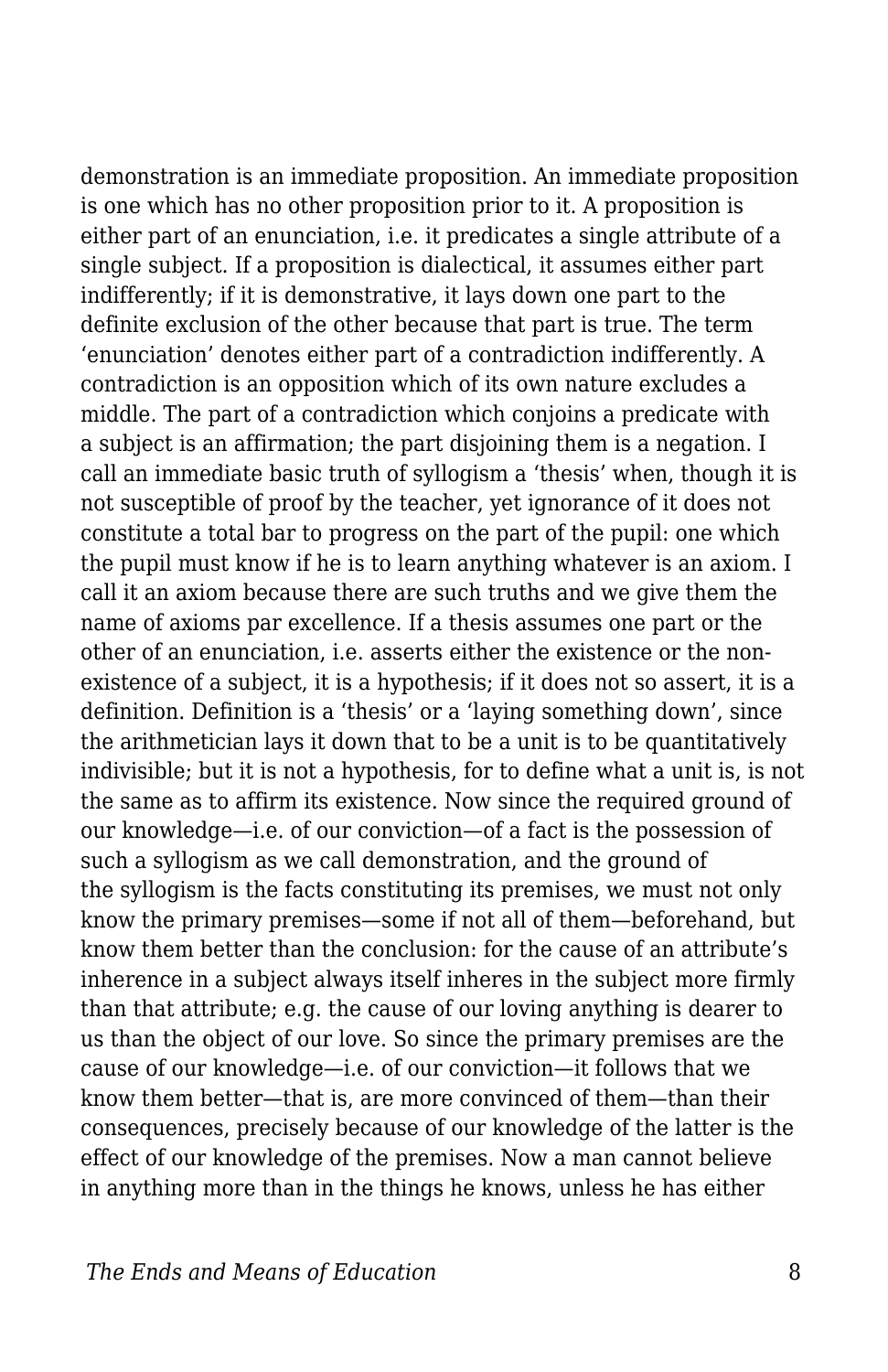actual knowledge of it or something better than actual knowledge. But we are faced with this paradox if a student whose belief rests on demonstration has not prior knowledge; a man must believe in some, if not in all, of the basic truths more than in the conclusion. Moreover, if a man sets out to acquire the scientific knowledge that comes through demonstration, he must not only have a better knowledge of the basic truths and a firmer conviction of them than of the conation which is being demonstrated: more than this, nothing must be more certain or better known to him than these basic truths in their character as contradicting the fundamental premises which lead to the opposed and erroneous conclusion. For indeed the conviction of pure science must be unshakable.

# **Politics**

### **Book 8**

*In this section of the politics Aristotle turns his attention to the topic of why a society should institute a public education system. His arguments hinge on the idea that the society is prior to the individual in the sense that if you were to destroy the society you would destroy the individual. Therefore, no individual belongs to himself and his thriving is important to the state.* 

## **Part 1**

None will doubt that the legislator should direct his attention above all to the education of youth; for the neglect of education does harm to the constitution The citizen should be molded to suit the form of government under which he lives. For each government has a peculiar character which originally formed and which continues to preserve it. The character of democracy creates democracy, and the character of oligarchy creates oligarchy; and always the better the character, the better the government.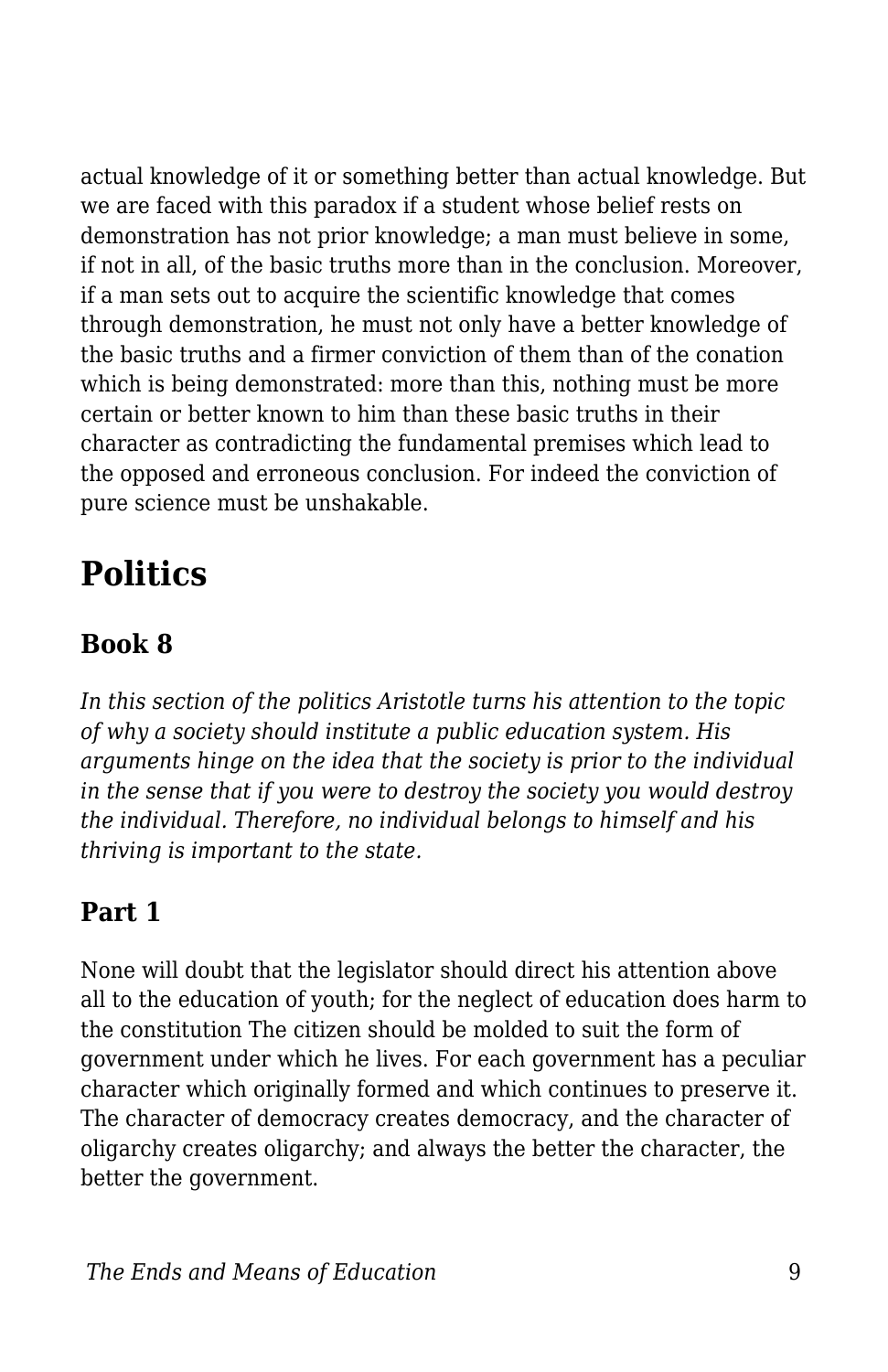Again, for the exercise of any faculty or art a previous training and habituation are required; clearly therefore for the practice of virtue. And since the whole city has one end, it is manifest that education should be one and the same for all, and that it should be public, and not private- not as at present, when every one looks after his own children separately, and gives them separate instruction of the sort which he thinks best; the training in things which are of common interest should be the same for all. Neither must we suppose that any one of the citizens belongs to himself, for they all belong to the state, and are each of them a part of the state, and the care of each part is inseparable from the care of the whole. In this particular as in some others the Lacedaemonians are to be praised, for they take the greatest pains about their children, and make education the business of the state.

#### **Part II**

That education should be regulated by law and should be an affair of state is not to be denied, but what should be the character of this public education, and how young persons should be educated, are questions which remain to be considered. As things are, there is disagreement about the subjects. For mankind are by no means agreed about the things to be taught, whether we look to virtue or the best life. Neither is it clear whether education is more concerned with intellectual or with moral virtue. The existing practice is perplexing; no one knows on what principle we should proceed- should the useful in life, or should virtue, or should the higher knowledge, be the aim of our training; all three opinions have been entertained. Again, about the means there is no agreement; for different persons, starting with different ideas about the nature of virtue, naturally disagree about the practice of it. There can be no doubt that children should be taught those useful things which are really necessary, but not all useful things; for occupations are divided into liberal and illiberal; and to young children should be imparted only such kinds of knowledge as will be useful to them without vulgarizing them. And any occupation,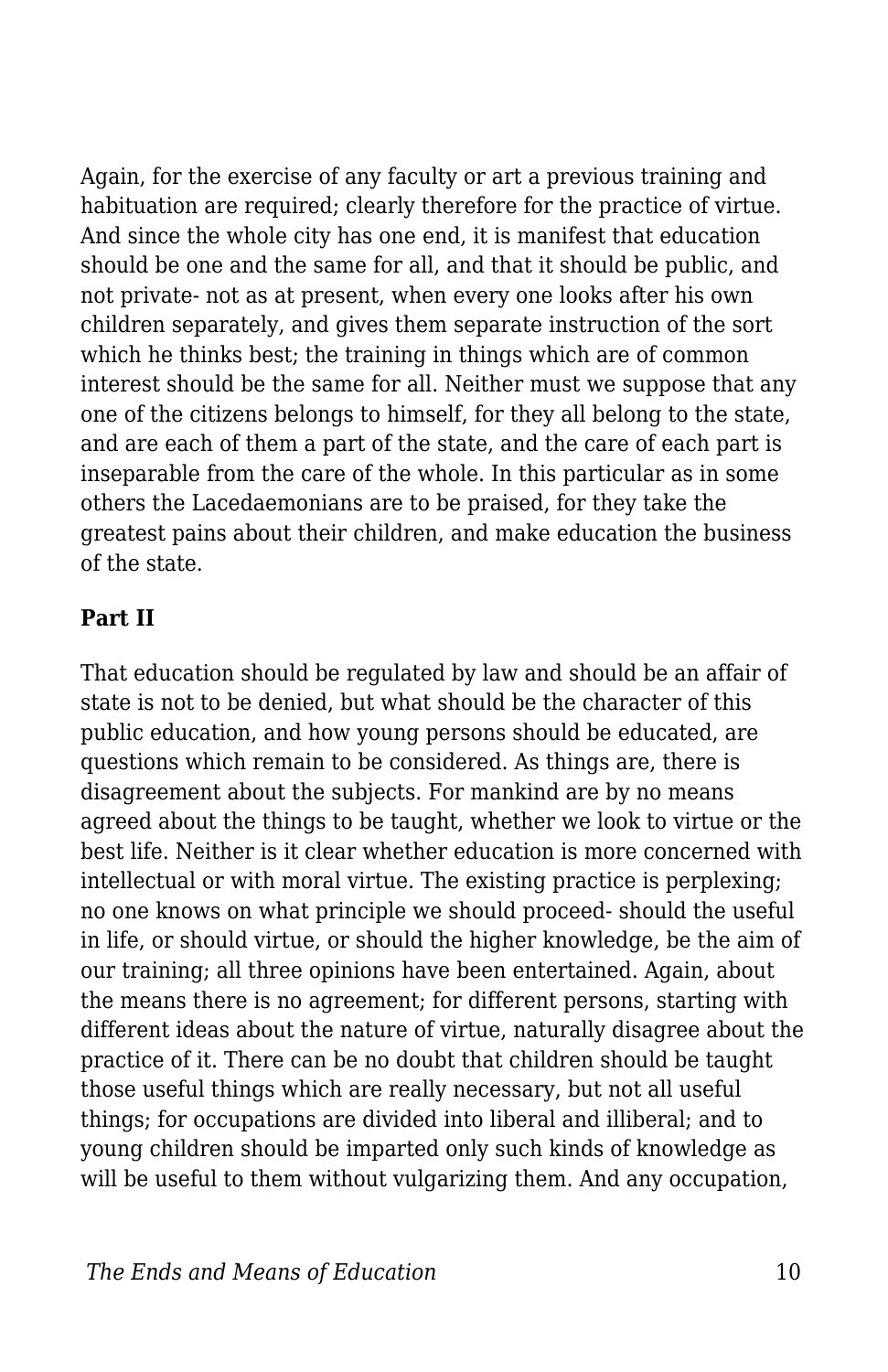art, or science, which makes the body or soul or mind of the freeman less fit for the practice or exercise of virtue, is vulgar; wherefore we call those arts vulgar which tend to deform the body, and likewise all paid employments, for they absorb and degrade the mind. There are also some liberal arts quite proper for a freeman to acquire, but only in a certain degree, and if he attend to them too closely, in order to attain perfection in them, the same evil effects will follow. The object also which a man sets before him makes a great difference; if he does or learns anything for his own sake or for the sake of his friends, or with a view to excellence the action will not appear illiberal; but if done for the sake of others, the very same action will be thought menial and servile. The received subjects of instruction, as I have already remarked, are partly of a liberal and party of an illiberal character.

#### **Part III**

The customary branches of education are in number four; they are- (1) reading and writing, (2) gymnastic exercises, (3) music, to which is sometimes added (4) drawing. Of these, reading and writing and drawing are regarded as useful for the purposes of life in a variety of ways, and gymnastic exercises are thought to infuse courage. concerning music a doubt may be raised- in our own day most men cultivate it for the sake of pleasure, but originally it was included in education, because nature herself, as has been often said, requires that we should be able, not only to work well, but to use leisure well; for, as I must repeat once again, the first principle of all action is leisure. Both are required, but leisure is better than occupation and is its end; and therefore the question must be asked, what ought we to do when at leisure? Clearly we ought not to be amusing ourselves, for then amusement would be the end of life. But if this is inconceivable, and amusement is needed more amid serious occupations than at other times (for he who is hard at work has need of relaxation, and amusement gives relaxation, whereas occupation is always accompanied with exertion and effort), we should introduce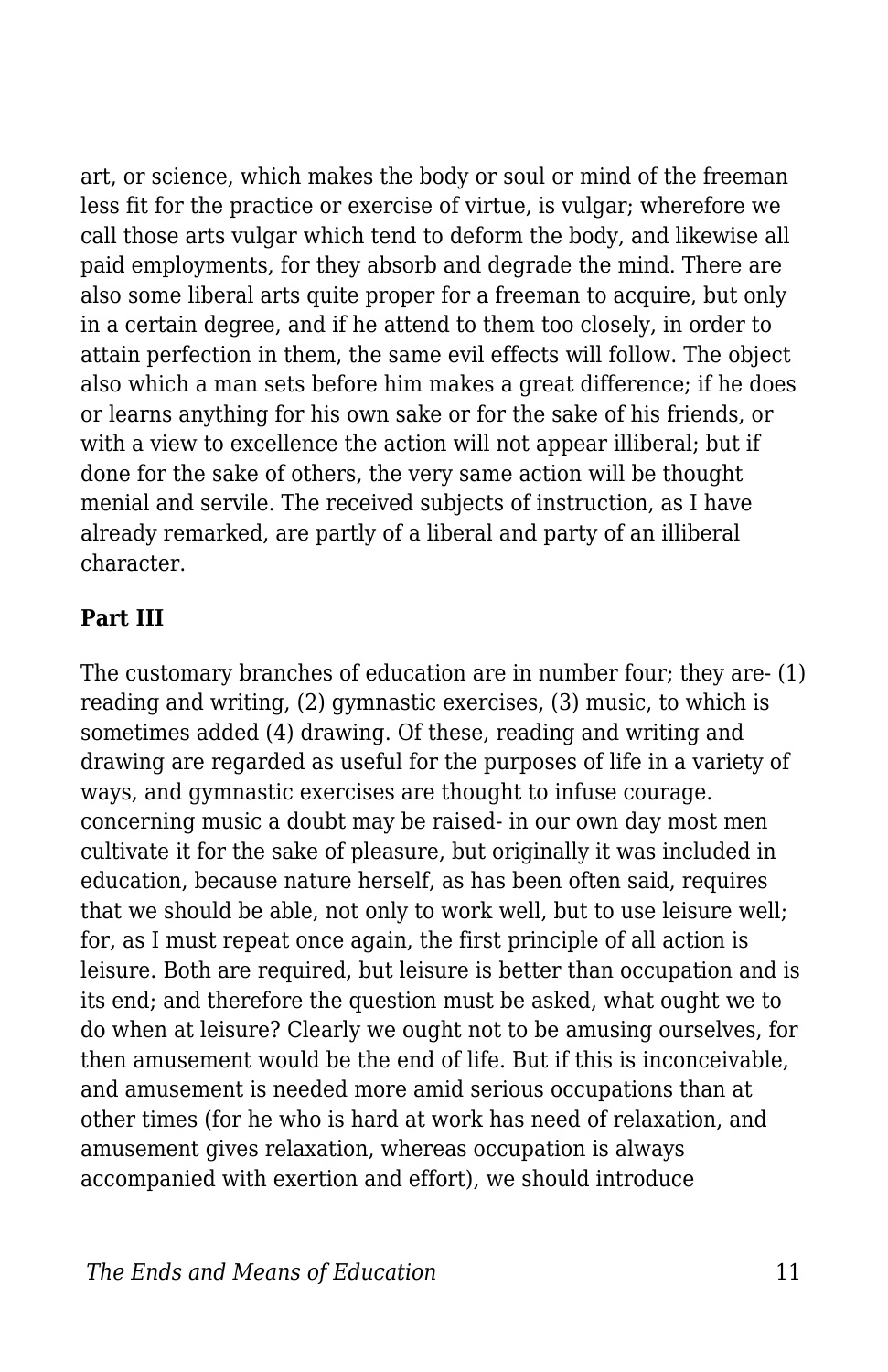amusements only at suitable times, and they should be our medicines, for the emotion which they create in the soul is a relaxation, and from the pleasure we obtain rest. But leisure of itself gives pleasure and happiness and enjoyment of life, which are experienced, not by the busy man, but by those who have leisure. For he who is occupied has in view some end which he has not attained; but happiness is an end, since all men deem it to be accompanied with pleasure and not with pain. This pleasure, however, is regarded differently by different persons, and varies according to the habit of individuals; the pleasure of the best man is the best, and springs from the noblest sources. It is clear then that there are branches of learning and education which we must study merely with a view to leisure spent in intellectual activity, and these are to be valued for their own sake; whereas those kinds of knowledge which are useful in business are to be deemed necessary, and exist for the sake of other things. And therefore our fathers admitted music into education, not on the ground either of its necessity or utility, for it is not necessary, nor indeed useful in the same manner as reading and writing, which are useful in moneymaking, in the management of a household, in the acquisition of knowledge and in political life, nor like drawing, useful for a more correct judgment of the works of artists, nor again like gymnastic, which gives health and strength; for neither of these is to be gained from music. There remains, then, the use of music for intellectual enjoyment in leisure; which is in fact evidently the reason of its introduction, this being one of the ways in which it is thought that a freeman should pass his leisure; as Homer says,

"But he who alone should be called to the pleasant feast, " and afterwards he speaks of others whom he describes as inviting

"The bard who would delight them all. " And in another place Odysseus says there is no better way of passing life than when men's hearts are merry and The banqueters in the hall, sitting in order, hear the voice of the minstrel.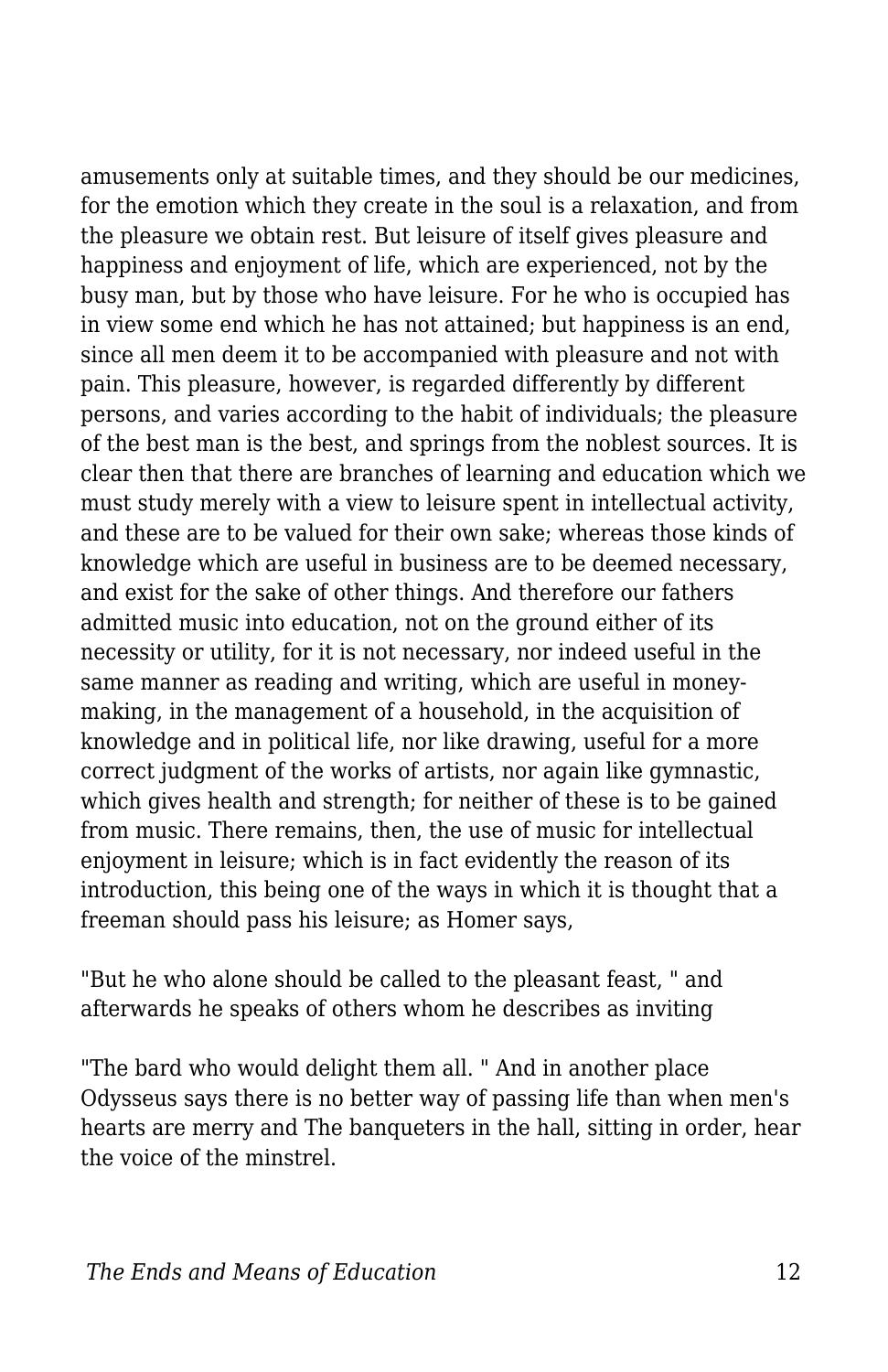It is evident, then, that there is a sort of education in which parents should train their sons, not as being useful or necessary, but because it is liberal or noble. Whether this is of one kind only, or of more than one, and if so, what they are, and how they are to be imparted, must hereafter be determined. Thus much we are now in a position to say, that the ancients witness to us; for their opinion may be gathered from the fact that music is one of the received and traditional branches of education. Further, it is clear that children should be instructed in some useful things- for example, in reading and writingnot only for their usefulness, but also because many other sorts of knowledge are acquired through them. With a like view they may be taught drawing, not to prevent their making mistakes in their own purchases, or in order that they may not be imposed upon in the buying or selling of articles, but perhaps rather because it makes them judges of the beauty of the human form. To be always seeking after the useful does not become free and exalted souls. Now it is clear that in education practice must be used before theory, and the body be trained before the mind; and therefore boys should be handed over to the trainer, who creates in them the roper habit of body, and to the wrestling-master, who teaches them their exercises.

## **Attributions**

You can find complete copies of all three of Aristotle's works Translated by Benjamin Jowett at [The Internet Classics Archive](http://classics.mit.edu/Browse/index.html) [\[https://edtechbooks.org/-heh\]](http://classics.mit.edu/Browse/index.html).

A special thanks to Michael Arts for his assistance in selecting the texts for this abridgement.